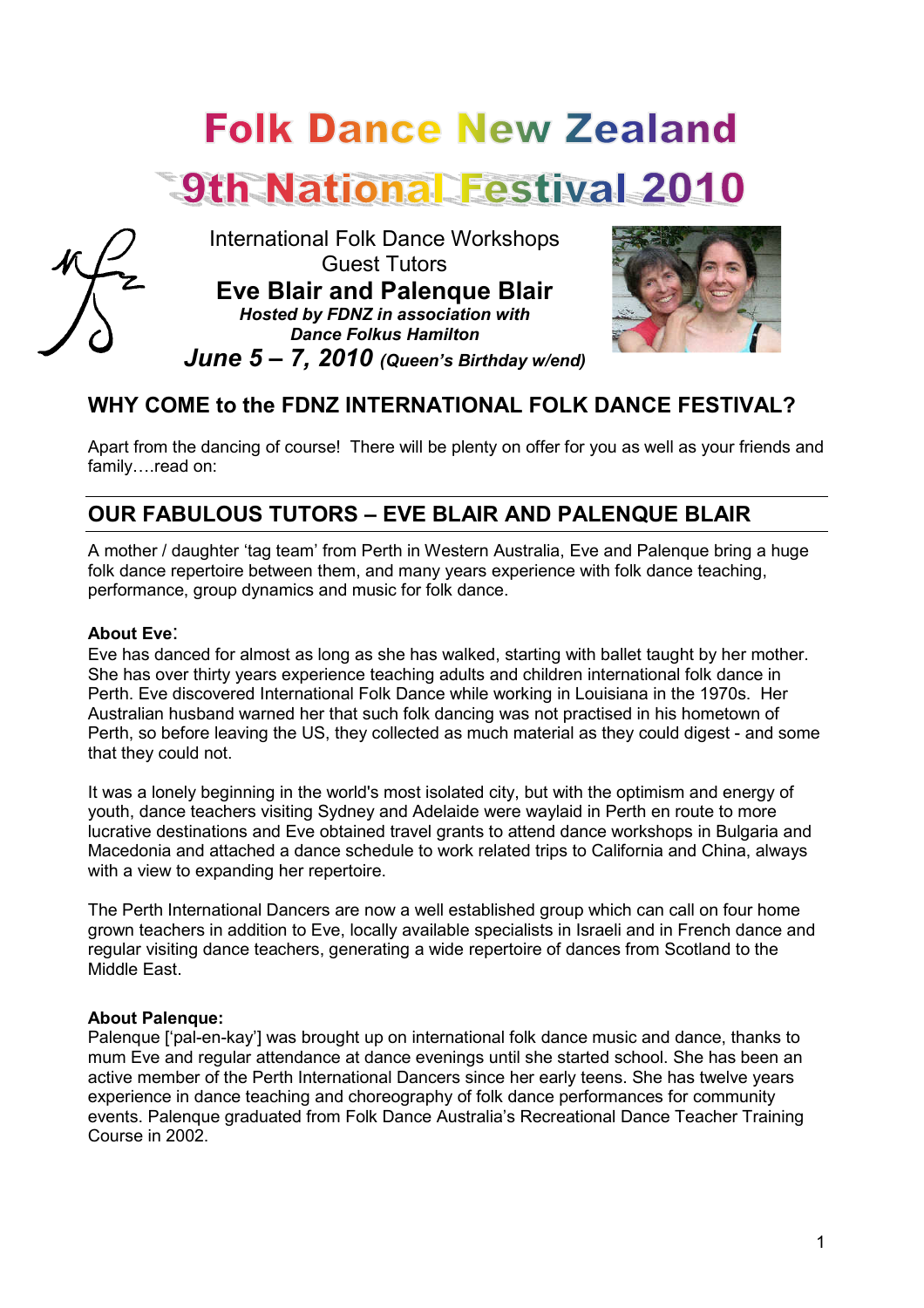Palenque loves the variety of music and dance styles represented by international folk dance. She visited Bulgaria and Romania in late 2002 to collect dance material and experience the rich cultures first hand. She has also attended workshops in France and Germany and recently in Hungarian, Macedonian and Pontian dance with Australian ethnic communities. Palenque discovered the joys of dancing to live music while living in Paris as a student, with weekly French folk dancing to live music. Since then she has fostered collaboration with several Perth bands, including the Last Five Coins and The Flying Carpathians.

# **SOCIAL EVENTS**

Please come prepared to have fun. As this is Queen's Birthday Weekend we thought it would be fun to help the Queen celebrate her birthday. We will have live music with two different bands – both experienced in playing for folk dance. The evening socials are open to anyone – so a good opportunity to bring friends and family. We will have some right royal themes!

## **A TRIFLE BAZAAR**

Trifle Bazaar create modulaminous sounds engaging an emergent cutting edge fusion of contemporary musical collaboratory influences steeped in the uncharted depths of Eastern Europe and sautéed with diverse euphonious Middle eastern ascendencies!!

So they say on their website! - however you may recognise some familiar faces from half of 'Green Ginger' now hailing from Kerikeri with some new (Greek) band members. Check out their current sound on www.atriflebazaar.co.nz – great music to dance to.

#### **GOULASH ARCHIPELAGO / BIG MUFFIN SERIOUS BAND**

AKA The Ukestani Ukulele Ensemble, these local notorious and diverse musicians play a mean folk dance tune for dancing and are accompanied at times by a tea-chest bass, a tuba, piano, cello, brass and burping. Check out www.muffin.net.nz

## **NETWORKING**

You will meet dancers from all over New Zealand and possibly other countries as well. You can share experiences and ideas and make new friends.

Groups are encouraged to bring information about their respective classes and forthcoming events – there will be a notice board in the auditorium entrance for your posters / photos / brochures etc

Folk Dance New Zealand will hold their Annual General Meeting bright and early on the Monday morning. All are welcome – and we encourage people to become members to support the objects of FDNZ constitution. If you love folk dance then support is important. Membership fees are minimal. Members pay less than non-members for the festival! All details about the AGM will be on http://folkdance.org.nz

## **TRADE at the 'Blanket Bazaar'**

Do you have too much folk dance stuff? Spare folk dance or ethnic items, costumes, music, books, clothing that you no longer have room for, no longer fit, or just do not need any more?

This is your chance to clean out those cupboards and sell or trade at the festival. Each lunchtime we will hold a 'Blanket Bazaar' in the main hall. Spread out your treasures on a blanket (or similar) for everyone to peruse your wares and hopefully buy / trade.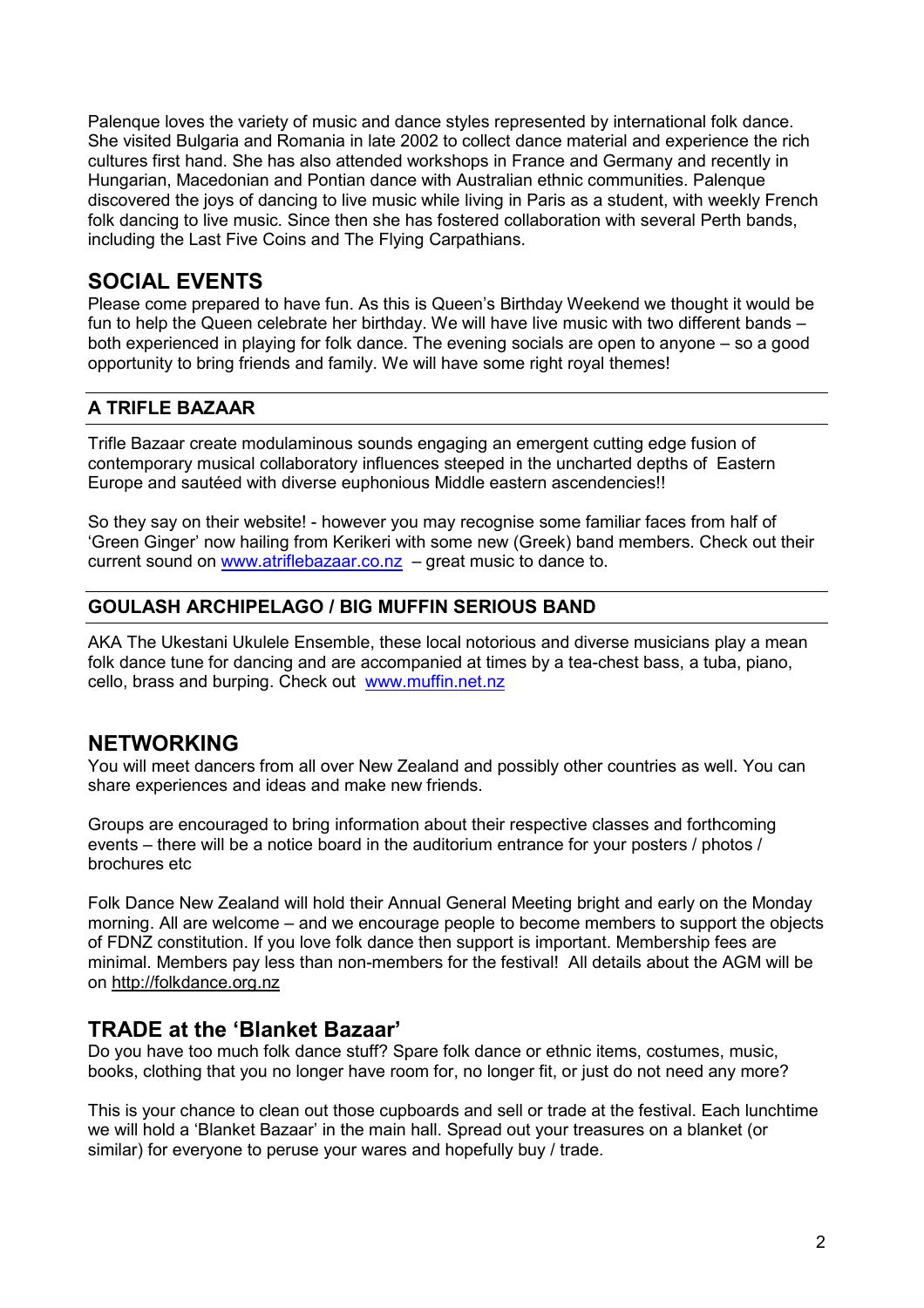# **FOR THE TUTORS / GROUP LEADERS**

FDNZ is supporting current tutors / group leaders, and aspiring tutors, through a workshop designed especially for you. Using Orff education principles and practices Christoph Maubach will lead a dance and music session with a focus on pulse, meter, and dance rhythms. This session provides activities to improve rhythm abilities, natural flow in dance and musicality. You will be able to use these techniques when teaching your dance classes.

#### **A little bit about Christoph:**

Christoph dances with Dance Folkus in Hamilton and has a Master of Education and Graduate Diploma in Movement and Dance from The University of Melbourne. Currently he is senior lecturer in music and education at the University of Waikato School of Education. In 1981 Christoph became a founding member of the Melbourne-based Shenanigans ensemble and is an enthusiastic musician, folk dancer and tutor.

## **FOR THE SINGERS**

Sue Burchell will lead a 'Folk Voice Chorale' workshop - teaching a few popular traditional songs that all can enjoy singing together. The emphasis is on fun and no experience is required. Sue will lend her expertise and provide some useful tips to participants.

#### **A little bit about Sue:**

Sue Burchell dances with Dance Folkus in Hamilton. She came to Hamilton from Winchester, England, in 2006. Although she never fulfilled her original childhood dream of becoming a ballet dancer, Sue has enjoyed a varied career, which began after studying Music and German at Southampton University and the Royal Academy of Music, London. Performances in opera, oratorio and on the concert platform were followed by singing teaching and choral conducting.

Whilst living in Singapore in the seventies, she was co-founder and first chorus master of the Singapore Symphony Chorus, and on return to the UK in the eighties, she was Choral Director or the Aberdeen International Youth Music Festival and developed a programme of voice teaching in schools in the County of Avon. For several years she took a full-time position as Head of German at St. Swithun's School, Winchester, and in 2000 qualified as Yoga teacher. In recent months Sue has begun the practice of Nurturing Touch Massage, giving volunteer support to rest-home residents.

She is looking forward to leading a relaxed, fun session of singing as part of the FDNZ festival. *The integration of body, mind and spirit*...a definition for yoga, for dance, for song, for any truly fulfilling human endeavour?

# **FOR THE MUSICIANS**

Drum those Balkan rhythms with Larry Jacobsen from 'A Trifle Bazaar'. This session will explore the rhythms common in the Mediterranean, Balkan and Middle Eastern dances. You will need your own drum (any sort will do) and some basic drumming skills. This is not a workshop for those who have never picked up a drum before – observers are welcome.

# **BRAIN AND BODY OVERLOAD?**

Too many new dances by Sunday afternoon? Let your feet and brain relax with a workshop of popular folk dance classics from Hamilton to Haifa and everywhere in between

## **FOR CHOREOGRAPHERS – Choreography Showcase**

Does your group perform or give demonstrations for community events?. Performance choreography is hard work and we very rarely see what other groups are doing unless we happen to be at the same event.